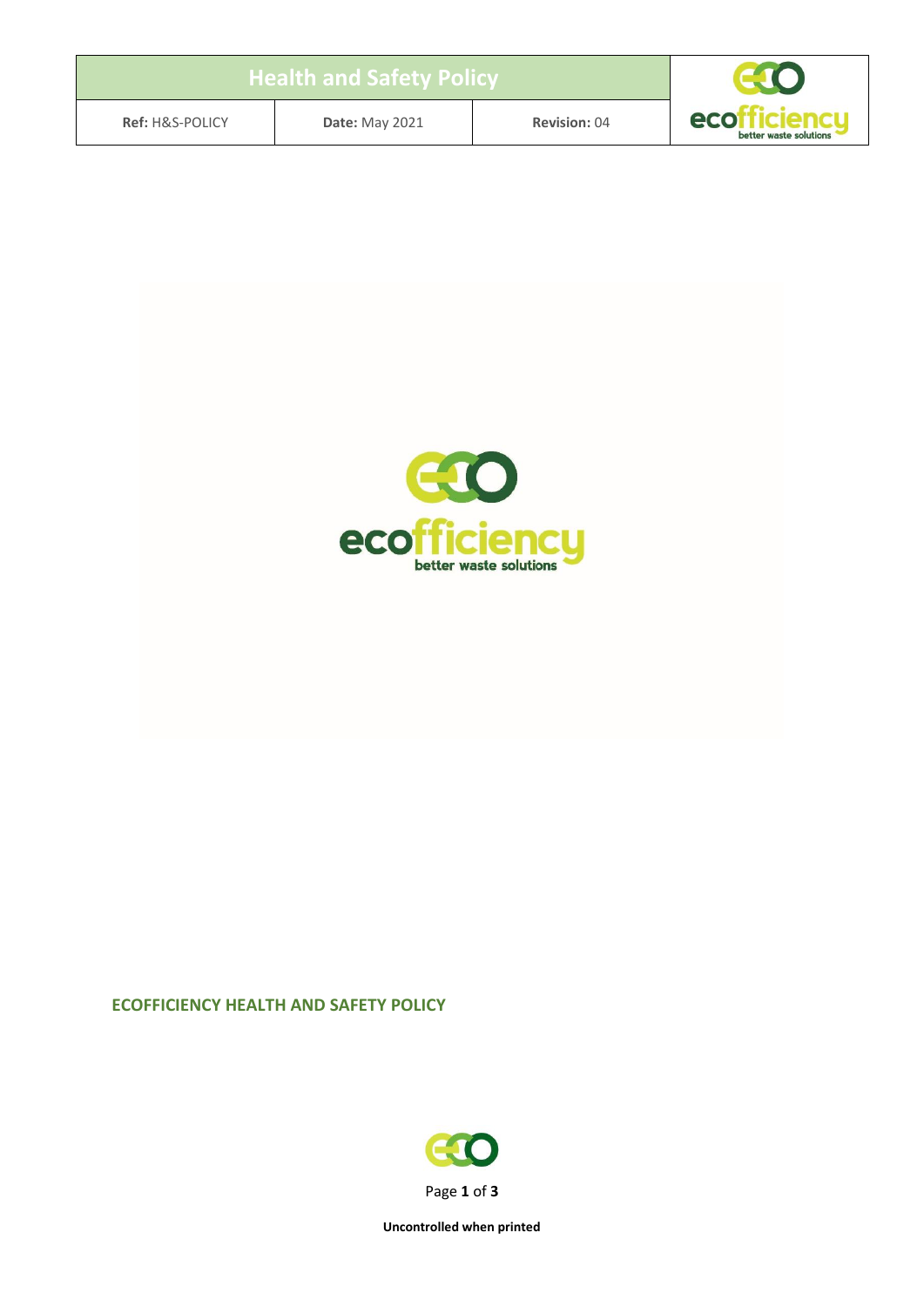

## Health and Safety Policy Statement

Ecofficiency is fully committed to undertake its business in such a way as to minimise the risk of injury or ill health to people, damage to property or the environment.

Ecofficiency has a moral and legal obligation to safeguard, as far as is reasonably practicable, the health, safety and welfare of their employees and anyone who may be affected by the actions of the Company, its employees, or as a result of Ecofficiency activities.

Ecofficiency fully accepts their obligations and responsibilities, which will be achieved by:

- Meeting its responsibilities as an employer to do all that is reasonably practicable to prevent accidents, injuries and damage to health.
- Providing and maintaining safe working environments that are without risks to health, safety and welfare. Limiting adverse effects on and adjacent to the area in which those activities are carried out.
- Ensuring all employees play an active part in the health and safety of the Company by consulting with them and providing them with adequate information, instruction, training and supervision for them to understand their role within the Company.
- Setting standards that comply with the relevant statutory requirements relating to health, safety and welfare with regard to the effect on employees, contractors, visitors and the public.
- Safeguard employees and others from foreseeable hazards connected with work activities, processes and working systems.
- Ensuring that hazardous areas are kept secure from the public, employees or tenants, or contractors not required to enter them.
- Ensuring that when new substances, plant, machinery, equipment, processes or premises are introduced, adequate guidance, instruction, training and supervision are provided for safe methods of work to be developed.
- Ensuring that all plant and equipment is maintained in a safe condition and is subject to routine and statutory inspections and examinations.

Employees are required to cooperate with the Company not only to ensure their personal safety, but also to ensure they are not prosecuted for breach of legislation nor have disciplinary action taken against them by the Company for breach of Company rules.

The Company will communicate the Health and Safety Policy to all employees, and it will be freely available to customers, shareholders and the general public. This policy will be reviewed annually and updated as required to conform to current legislation.

This Policy, supported by Instructions, Procedures and Organisational Arrangements, is to be applied to all activities carried out by the Company.

This policy will be reviewed at least annually by the Company Directors to ensure its continued suitability.



**Uncontrolled when printed**